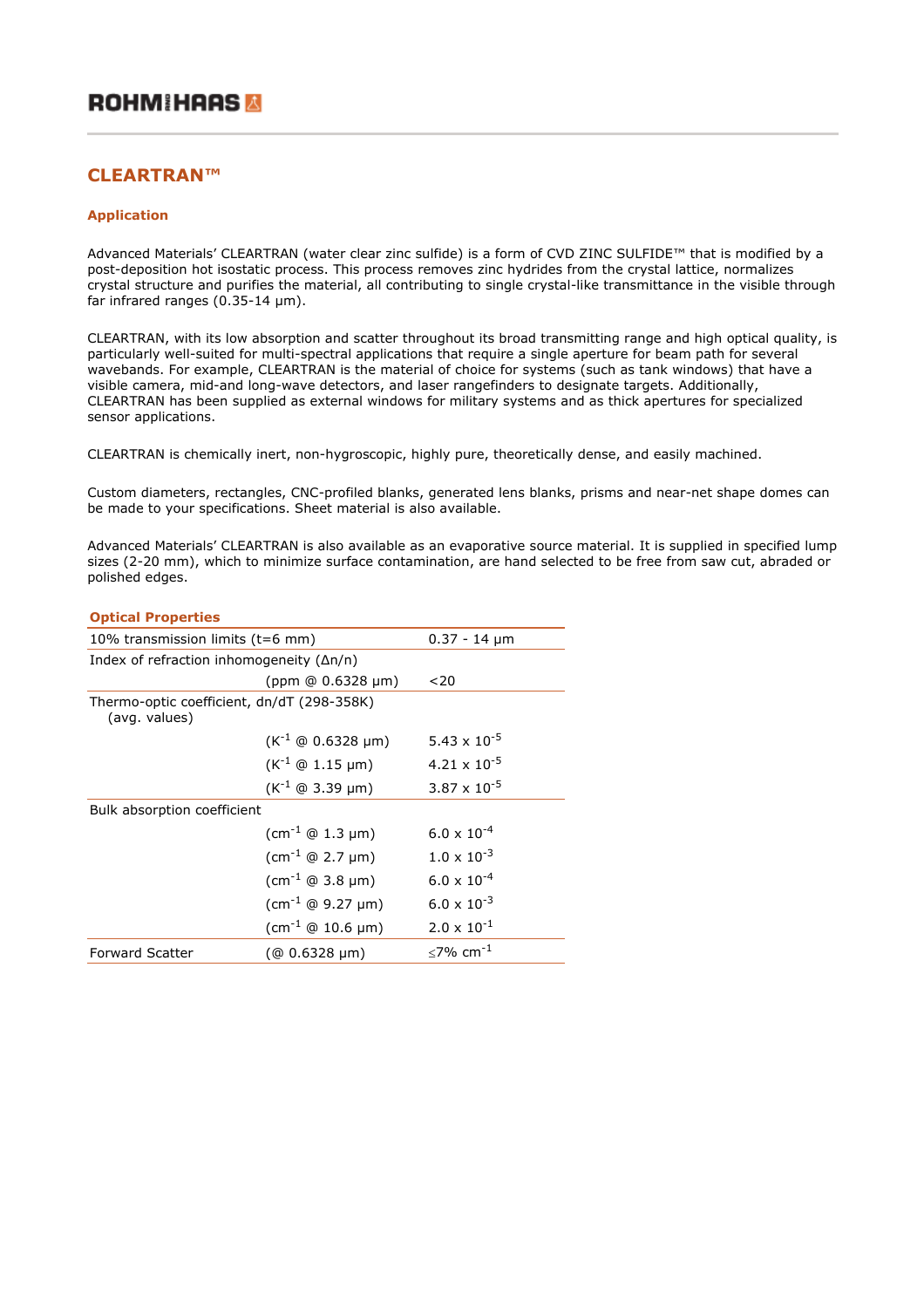

## **Physical Properties**

| These properties are typical but do not constitute specifications. |                              |            |  |
|--------------------------------------------------------------------|------------------------------|------------|--|
| Crystal structure                                                  |                              | cubic      |  |
| Grain size                                                         | (diameter)                   | 20 - 35 µm |  |
| Density                                                            | (g cm <sup>-3</sup> @ 298 K) | 4.09       |  |
| Resistivity                                                        | (Ωcm)                        | $>10^{13}$ |  |

For dielectric constant data, please request the Dielectric Properties bulletin.

Chemical purity (%) 99.9996

## **Mechanical Properties**

| Hardness                                                               | Knoop, 50 qm load (kg mm <sup>-2</sup> )<br>Vickers, 1 kg load (kg mm <sup>-2</sup> ) | 160<br>150                     |
|------------------------------------------------------------------------|---------------------------------------------------------------------------------------|--------------------------------|
| Flexural Strength (modulus of rupture)                                 |                                                                                       |                                |
|                                                                        | 4 pt. loading (psi)<br>4 pt. loading (MPa)<br>Disc Bursting (MPa)                     | $10 \times 10^{3}$<br>60<br>50 |
| Fracture Toughness (critical stress intensity factor, $K_{1C}$ values) |                                                                                       |                                |
|                                                                        | (MPa $\sqrt{m}$ , Vickers, 1 Kg)                                                      | 1.0                            |
| Young's Modulus (elastic modulus)                                      |                                                                                       |                                |
|                                                                        | (psi)<br>(GPa)                                                                        | $10.8 \times 10^6$<br>74.5     |
| Poisson's Ratio                                                        |                                                                                       | 0.28                           |
| Rain erosion resistance will depend on the environment.                |                                                                                       |                                |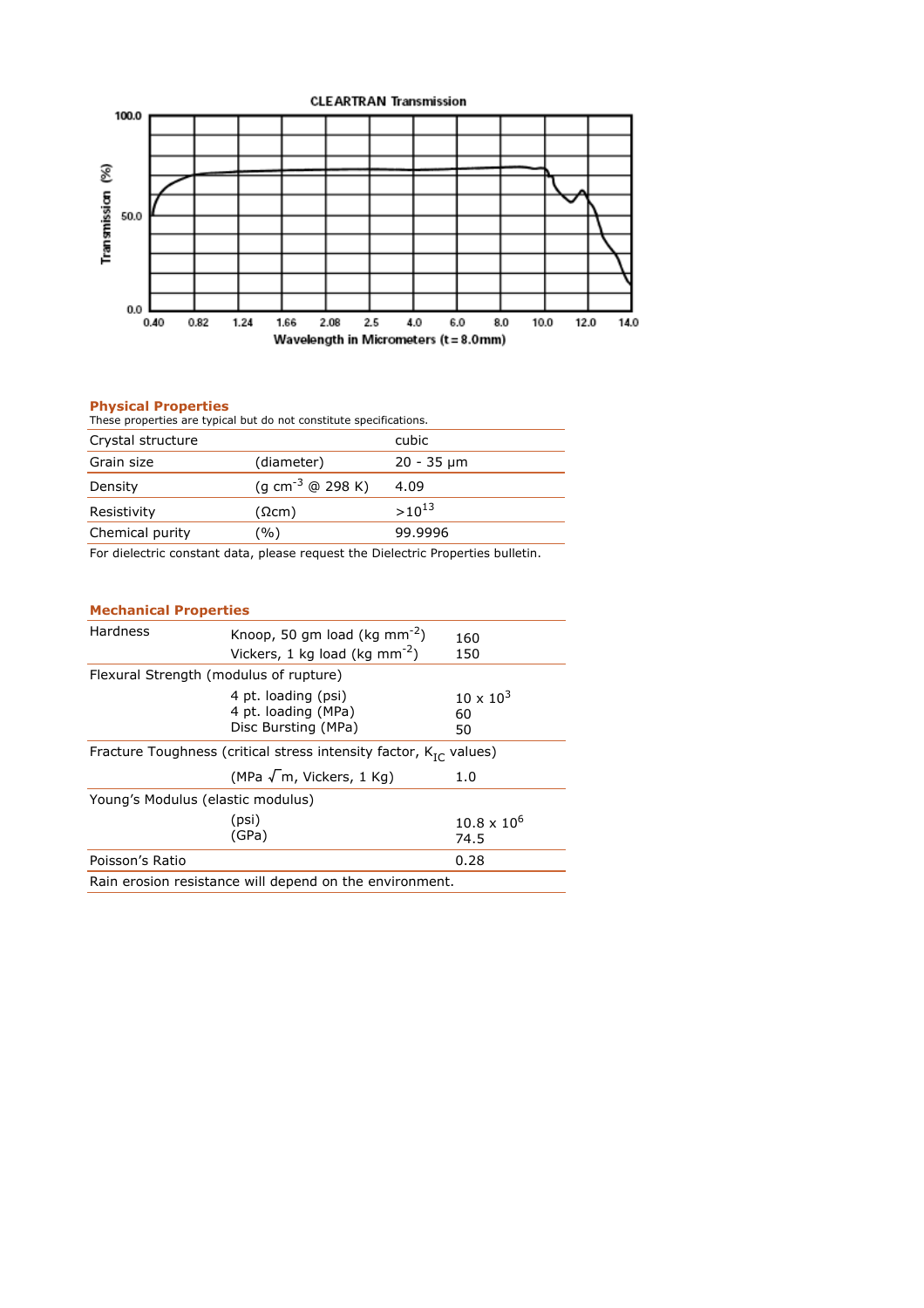## **Pulse Laser Damage**

| Pulse Laser Damage @ 10.6 µm, pulse width 15 µs |                                |                         |                             |                                 |
|-------------------------------------------------|--------------------------------|-------------------------|-----------------------------|---------------------------------|
|                                                 | Conditions                     |                         | <b>Results</b>              |                                 |
| Angle of<br><b>Incidence</b>                    | <b>Fluence</b><br>$(Jcm^{-2})$ | <b>Pulses</b><br>(20Hz) | Plasma At<br><b>Surface</b> | <b>Surface</b><br><b>Damage</b> |
| Normal                                          | 20                             | 5                       | no                          | no damge                        |
| <b>Brewster</b>                                 | 20                             | 20                      | no                          | no damage                       |
| <b>Brewster</b>                                 | 25                             | 5                       | no                          | no damage                       |
| <b>Brewster</b>                                 | 25                             | 10                      | no                          | rear surface<br>damage          |
| <b>Brewster</b>                                 | 25                             | 20                      | yes                         | surface crazed                  |

## **Thermal Properties**

| Coefficient of Thermal Expansion                              |                                                 |                      |  |
|---------------------------------------------------------------|-------------------------------------------------|----------------------|--|
|                                                               | $(K^{-1} \oplus 273 K)$<br>$6.3 \times 10^{-6}$ |                      |  |
|                                                               | $(K^{-1} \oplus 373 K)$                         | $7.0 \times 10^{-6}$ |  |
|                                                               | $(K^{-1} \oplus 473 K)$                         | $7.5 \times 10^{-6}$ |  |
|                                                               | $(K^{-1} \oplus 208 - 573 K)$                   | $6.5 \times 10^{-6}$ |  |
| <b>Thermal Conductivity</b>                                   | $(JK^{-1}m^{-1}s^{-1} \oplus 298 K)$            | 27.2                 |  |
| <b>Heat Capacity</b>                                          | $(Jq^{-1}K^{-1} \oplus 273 K)$                  | 0.515                |  |
|                                                               | $(Jq^{-1}K^{-1} \oplus 323 K)$                  | 0.527                |  |
|                                                               | $(Jg^{-1}K^{-1} \oplus 373 K)$                  | 0.527                |  |
| <b>Thermal Diffusivity</b>                                    | $(m2s-1)$                                       | $1.3 \times 10^{-5}$ |  |
| Maximum operating temperature will depend on the environment. |                                                 |                      |  |

#### **Indices of Refraction (n) of CLEARTRAN ZnS as a function of wavelength at room temperature (20°C)**

| Wavelength |         | Wavelength |         |
|------------|---------|------------|---------|
| $(\mu m)$  | n       | $(\mu m)$  | n       |
| 0.4047     | 2.54515 | 1.1287     | 2.28485 |
| 0.4358     | 2.48918 | 1.5296     | 2.27191 |
| 0.4678     | 2.44915 | 2.0581     | 2.26442 |
| 0.4800     | 2.43691 | 3.000      | 2.25772 |
| 0.5086     | 2.41279 | 3.500      | 2.25498 |
| 0.5461     | 2.38838 | 4.000      | 2.25231 |
| 0.5876     | 2.36789 | 4.500      | 2.24955 |
| 0.6438     | 2.34731 | 5.000      | 2.24661 |
| 0.6678     | 2.34033 | 8.000      | 2.22334 |
| 0.7065     | 2.33073 | 9.000      | 2.21290 |
| 0.7800     | 2.31669 | 10.000     | 2.20084 |
| 0.7948     | 2.31438 | 11.250     | 2.18317 |
| 0.8521     | 2.30659 | 12.000     | 2.17101 |
| 0.8943     | 2.30183 | 13.000     | 2.15252 |
| 1.0140     | 2.29165 |            |         |

## **Transmission, Attenuation, and Absorption of Infrared Materials**

The discussion below is a simplified introduction to the complex subject of determining the transmission, attenuation, and absorption coefficients of Advanced Materials' infrared materials. For a more detailed discussion, please refer to the many textbooks on optical materials.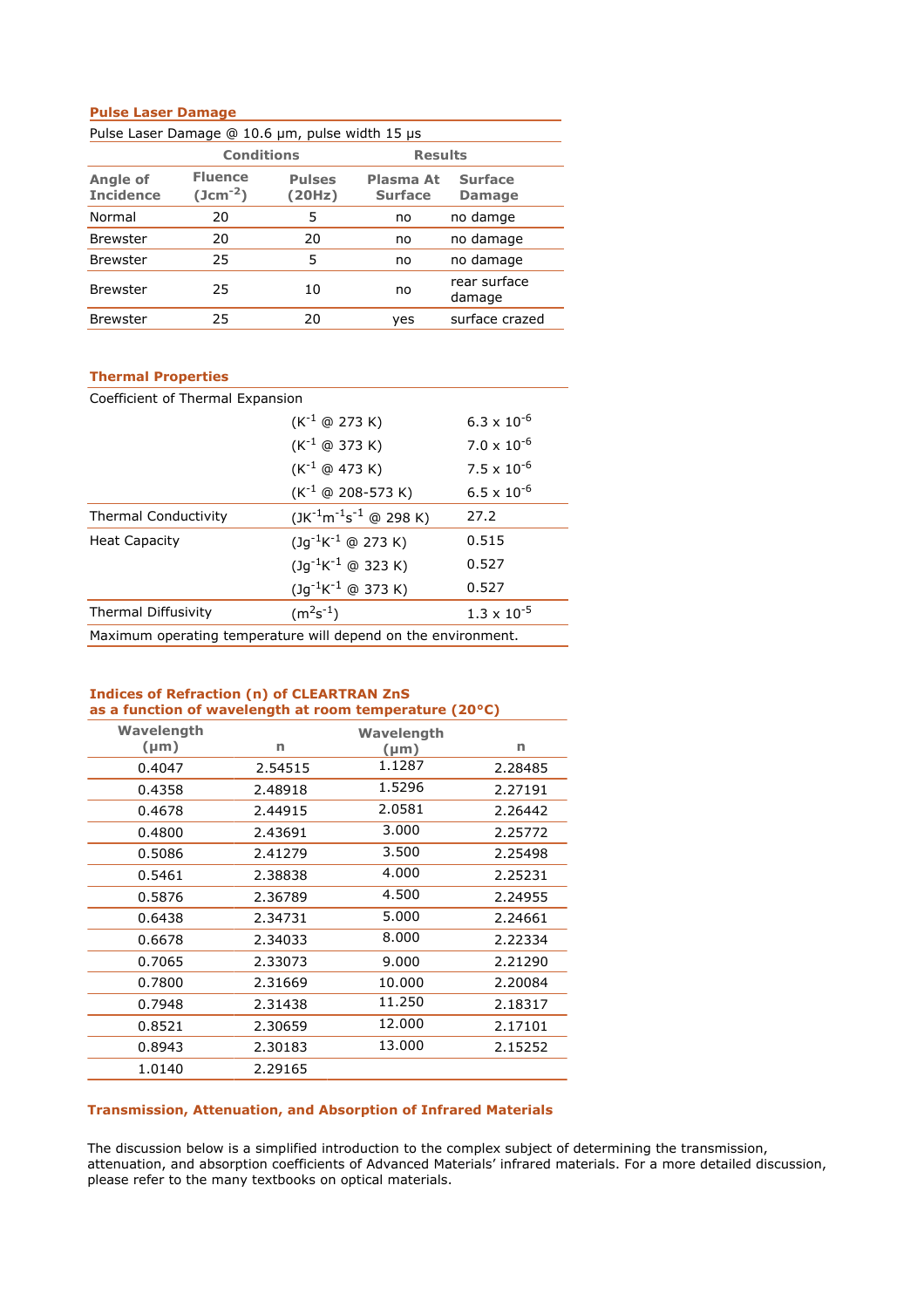#### **Transmission**

CVD ZINC SELENIDE™, CVD ZINC SULFIDE™, CLEARTRAN™, and TUFTRAN™ materials transmit energy in the visible and infrared regions of the electromagnetic spectrum.



All objects emit infrared radiation at temperatures above absolute zero. This radiation travels through the atmosphere as a waveform and is bent or refracted through transmitting media such as Advanced Materials' infrared materials. Infrared radiation follows many of the same physical laws that govern visible light and is referred to as light, radiation, or energy.

Infrared external transmittance can be defined as the ratio of energy which emerges from the final surface of an optical material to the energy which first strikes the optical material. The percent transmittance in a plane parallel plate of an optical material would include the original energy less the amount reflected, scattered, and absorbed. The simplified diagram below shows the effect of reflection, absorption, and scatter on the original energy and resultant transmission.



To determine the theoretical transmission through an uncoated optical material, an optical designer needs to know the material's index of refraction. The index of refraction, n, is simply defined as the ratio of the velocity of light in the material to its velocity in a vacuum  $(n=1)$ . The index is most often measured using a refractometer which measures the angle of refraction at a given wavelength. From the angle of refraction the index can then be computed. For CVD ZINC SELENIDE, CVD ZINC SULFIDE, and CLEARTRAN materials, the indices of refraction are available from Advanced Materials.

When light originating in air (n  $\sim$  1) is incident on the surface of an optically transparent material, some of the light is reflected from the surface and some is transmitted into the material. The fraction of light reflected is given by: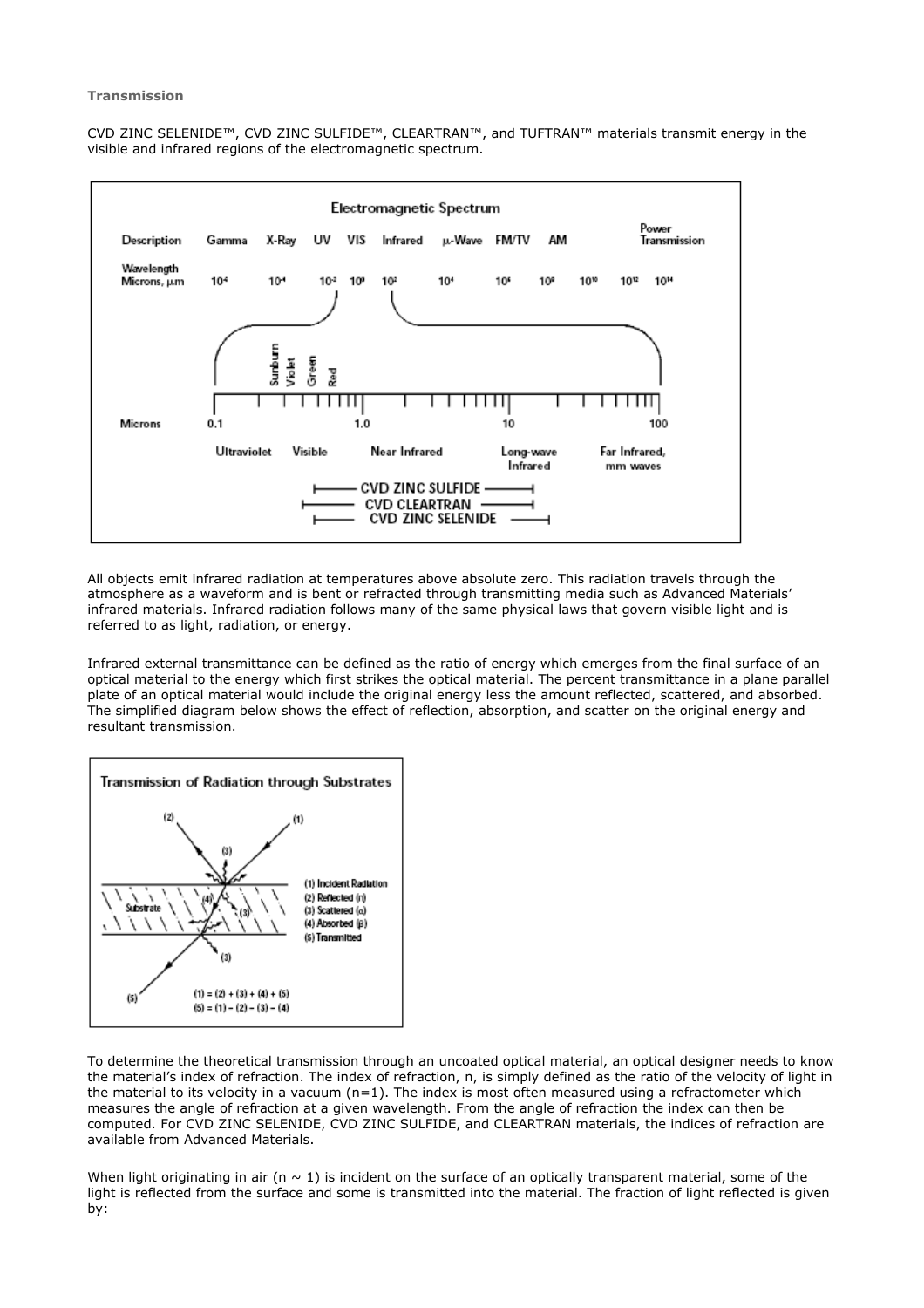Eq. (1)  
\nR=
$$
\frac{[\cos \theta - \sqrt{n^2 \cdot \sin^2 \theta]^2}}{[\cos \theta - \sqrt{n^2 \cdot \sin^2 \theta]^2}}
$$

where θ is the angle of incidence (measured from the normal to the surface) and n is the refractive index of the material. For normal incidence, i.e.,  $\cos \theta = 1$  and  $\sin \theta = 0$ , Eq. (1) reduces to:

$$
Eq. (2)
$$

$$
R = \frac{(1 - n)^2}{(1 + n)^2}
$$

This will determine reflection from the first (front) surface only. Before the ray of light can exit from the opposite side, it undergoes a second reflection from the inside of the second surface. This second reflection also bounces around and if all of this is added up, the total theoretical external transmittance of a polished, uncoated, plane parallel plate, taking into account multiple internal reflections, and assuming there is no absorption or scattering within the material, is:

$$
Eq. (3)
$$

$$
T_{\text{max}} = \frac{2n}{(n^2 + 1)}
$$

where T<sub>max</sub> is the total theoretical external transmittance, which is the maximum transmission possible for an uncoated window.  $T_{\text{max}}$  is a function of wavelength since n varies with the wavelength of light.

#### **Attenuation Coefficient**

The attenuation coefficient,  $\alpha$ , is a measure of the loss in transmission due to absorption and scattering of light in the optical material. The measured transmission T, through an optical window of thickness t, is given by:

Eq. (4)

$$
T = \frac{(1 - R)^2 e^{\alpha t}}{1 - R^2 e^{2\alpha t}}
$$

where R is defined in Eq. (2) and a is the attenuation coefficient which has units of reciprocal length, i.e., cm<sup>-1</sup>. A less precise, but more commonly used formula is:

Eq. (5)  $T = (1 - R)^2 e^{\alpha t}$ 

For example, if  $\alpha = 0.1$  cm<sup>-1</sup>, t = 1 cm and R = 0.15, then T = 0.66 using Eq. (4) and T = 0.65 using Eq. (5). Since most commercially available conventional IR spectrophotometers have an accuracy of  $\pm$  1% for transmission measurements, in most cases Eq. (5) would be adequate to calculate attenuation coefficients from transmission data provided T < T<sub>max</sub>. When T  $\approx$  T<sub>max</sub> Fourier Transform IR (FTIR) spectrometers can be used to determine  $\alpha$ . FTIR spectrometers typically can achieve transmission accuracies of better than 0.1 %.

#### **Absorption Coefficient**

The most widely adopted method for measuring low level optical absorption losses in the infrared is adiabatic laser calorimetry. Thermocouples are attached to the sample periphery and, for a given incident laser power, the thermal rise and decay as a function of laser irradiation is recorded. The magnitude or rate of thermal rise in the sample is proportional to the absorption coefficient of the sample (both surface and bulk absorption). If the absorption coefficient of the material to be tested is small, then the following equation can be used to determine the absorption of the sample:

Eq. (6)  
\n
$$
B = \left(\frac{mc}{p_t}\right) \left(\frac{2n}{n^2+1}\right) \left[\left(\frac{dT_{\text{Gain}}}{dt}\right)_r + \left|\frac{dT_{\text{loss}}}{dt}\right|_r\right]
$$

Here  $n =$  index of refraction,  $m =$  mass of the sample,  $c =$  heat capacity, Pt = power transmitted, ( $dT_{Gain}$ /dt)<sub>T</sub> = slope of the rising part of the temperature vs. time curve at the temperature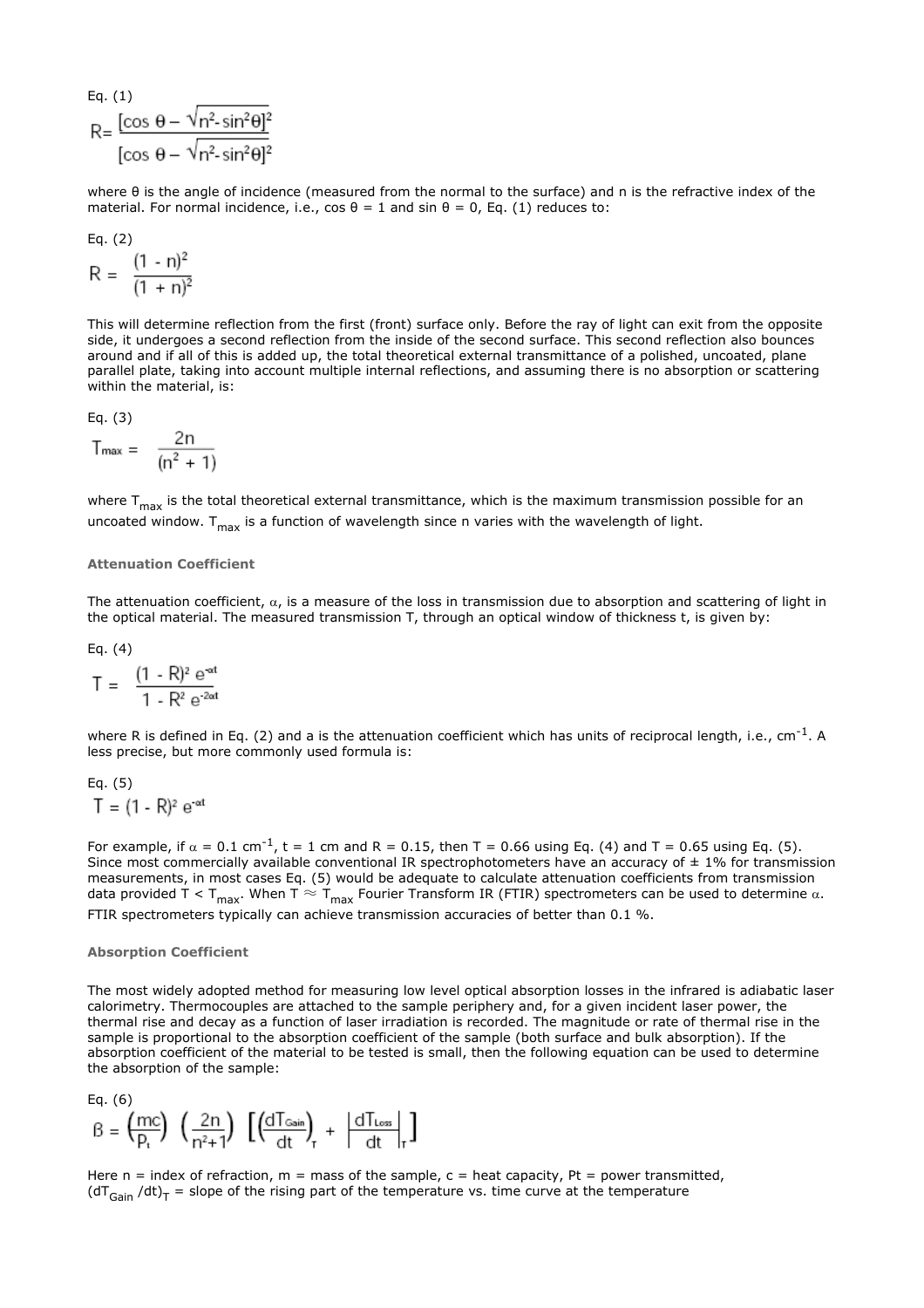$d$  Loss  $|t|$  = absolute value of the slope of the falling part of the temperature vs. time curve at a temperature T, and  $\beta$  = fraction of the power absorbed by the sample.

For a well designed calorimeter, the sample will be sufficiently thermally isolated so that  $|dT_{loss}/dt|_T$  is small compared to  $(dT_{Gain}/dt)$ . This is accomplished by using a suitable sample holder and placing the sample in a vacuum. Care must be taken during measurements to ensure that no laser radiation hits the thermocouples directly. Therefore, provisions must be taken to terminate (absorb) the reflected (Fresnel) light from the sample surfaces. This is usually accomplished by placing the sample to be measured at an angle  $(<10°)$  to the laser beam and trapping the reflected light by an absorbing surface located outside (or inside) the calorimeter. Direct scattering of incident radiation onto the thermocouple appears as an anomalously fast rise in temperature at the moment of laser turn-on followed by an equally sharp decay in thermocouple signal when the laser is switched off. In order for Eq. (6) to be valid, the sample must be irradiated for a sufficient time such that each point within the sample experiences the same rate of thermal rise.

Equation (6) permits calculation of the fraction of power absorbed by the sample, ß. In order to calculate the bulk absorption coefficient of the optical material,  $\alpha_b$ , one must separate the bulk and surface contributions from the measured absorption using the following equation:

Eq. (7)<br> $\beta = \alpha_b L + 2\alpha_s$ 

where  $\alpha_b$  = the bulk absorption coefficient (cm<sup>-1</sup>), L = the length of the sample (cm), and  $\alpha_c$  = the absorption per surface of the sample. The standard calorimetric technique used to separate bulk and surface components is to measure the absorption as a function of sample length. A plot of ß vs. L for a number of different sample lengths should produce a straight line with the slope equal to the bulk absorption coefficient and the intercept equal to twice the surface absorption. To make this measurement properly, care must be taken to ensure that all the sample surfaces are identical and have a superior optical finish. This is best accomplished by polishing all the samples to be tested at the same time under exactly the same conditions.

Much of the published data on the absorption coefficients of IR transmission materials is calculated assuming  $\alpha_{s} =$ 0. This "effective" absorption coefficient, which is just ß/L, is expected to be higher than the bulk absorption coefficient in Eq. (7) because of the contribution from the surface.

## **Dielectric Properties**

In response to numerous inquiries, Advanced Materials has assembled the following data on the dielectric properties of our infrared materials.

There are three groups of measurements reported. The first two sets were obtained at the Engineering Experiment Station (EES) of the Georgia Institute of Technology. The first set of data was obtained under a subcontract to Georgia Tech supported by Boeing Aerospace Company<sup>1</sup> Temperature dependant data were obtained by Dr. James Fuller, et al., under a contract with U.S. Air Force Wright Aeronautical Laboratory (AFWAL).² The third group of data at lower frequencies was obtained at the AFWAL Dayton, Ohio.<sup>3</sup>

The dielectric and loss tangent of CVD ZINC SELENIDE were measured at Georgia Tech in three mm-wave frequency bands using several different methods. The results indicate that at room temperature, the dielectric constant is about 9.0, and the loss tangent is below 0.001. As the temperature increases to 550°C, the dielectric constant increases linearly to about 10.0, and the loss tangent increases to about 0.01. Compared with ceramics such as aluminum oxide or silicon nitride, which have similar dielectric constants, zinc selenide (ZnSe) is significantly more temperature sensitive.

The 94 GHZ measurements were performed by inserting 0.05-inch thick slabs of CVD ZINC SELENIDE into a Fabry-Perot cavity resonator. This instrument is particularly well suited for samples that are available as slabs of uniform thickness.<sup>1</sup> Further dielectric measurements were performed on samples of ZnSe machined to fit in circular waveguide cavities. A very tight sample fit can be obtained in the circular waveguide, and resonant cavity measurements are sensitive to small loss tangents. These measurements were performed at Ka- and U-band frequencies from room temperature to 550°C, using instrumentation and techniques that have been developed under contract No. F33615-82-C-1718 with the AFWAL Avionics Laboratory (AADM-1).² Results are given in Figures 1-11 for frequencies from 28.9 to 42.4 GHz.

The frequency dependent variations in dielectric constant are repeatable, but they are believed to be due to the instrumentation rather than the ZnSe. The scatter in the loss tangent data is due to random errors in the measurement at very small quantities. The variation in properties that increase with temperature are believed to be accurately represented.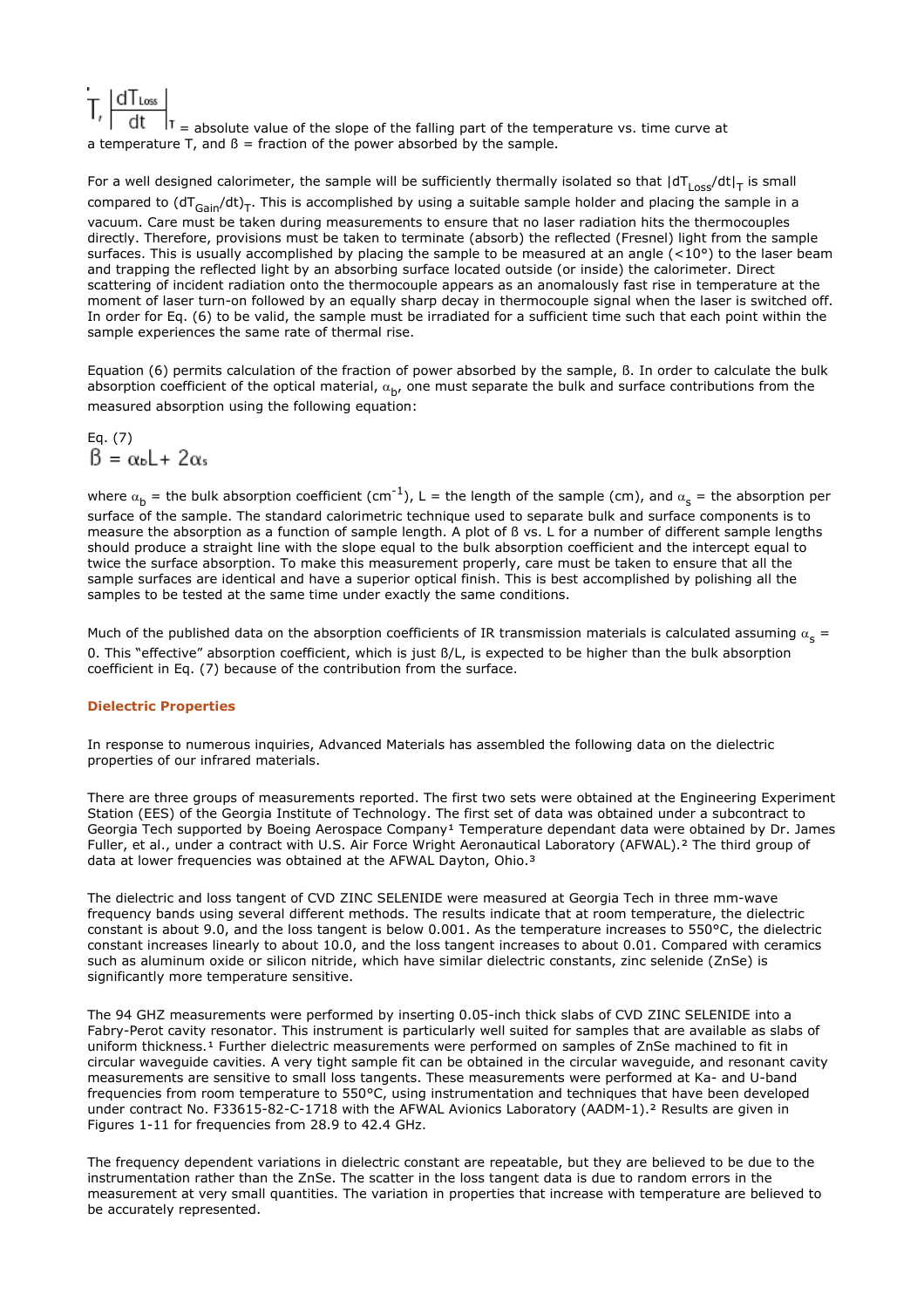Dielectric measurements were also performed at lower frequencies for all of Advanced Materials' infrared materials: CVD ZINC SELENIDE, CVD ZINC SULFIDE, CdS, and CLEARTRAN at AFWAL.<sup>3</sup> The data were obtained over two frequency ranges: 0.1 and 10.0 GHz, and 9.0 to 18 GHz. The high frequency data is good only below 15 GHz. The results (including teflon calibration) are given in Figures 12-31.

#### **References:**

- *1. R.L. Taylor, R.F. Donadio, J.A. Fuller, T.S. Taylor and G.N. Hill, " Development of a Dual Infrared and Millimeter-Wave Aperature Antenna," work performed under Boeing Aerospace Co., P.O. CH6411, CVD TR - 025, Oct. 1983.*
- *2. J.A. Fuller, T.S. Taylor, T.B. Elf and G.N. Hill, "Dielectric Properties of Ceramics for Millimeter-Wave Tubes," Contract No. F33615-82-C-1718, AFWAL-TR-84-1005, Feb. 1984.*
- *3. Questions should be referred to Mr. Brian Kent, AFWAL/AAWP-3, E-O Observables Group, Phone No. (513) 255-4465/5076.*

*The measurements included in this document were not made directly by Advanced Materials, and questions concerning experimental detail, accuracy, etc., should be addressed to the specific performing organization.*

## **Safe Handling Information**

CVD ZINC SELENIDE and CVD ZINC SULFIDE do not present any chemical hazard in their finished form; however, their fabrication could potentially lead to generation of hazardous materials if necessary precautions are not taken.

The hazards associated with the fabrication process depend upon the specific operation; the workpiece; the abrasive system in use; and the chemical nature of any cooling and/or suspension agents added to the process water. Grinding of these materials could potentially generate zinc selenide (ZnSe), zinc sulfide (ZnS), zinc oxides (dust or fume). Loose abrasives used in the lapping and polishing of ZnSe and ZnS may contribute to airborne contamination of the work area. Wet grinding/polishing is a commonly recommended practice to minimize airborne particulates, as well as to keep the workpiece surface cool.

These materials are sensitive to high temperature. For ZnS and ZnSe, oxidation and decomposition will occur at temperature above 200°C in oxidizing atmosphere (e.g., air, oxygen, etc...) and sublimation will occur at temperature greater than about 500°C. Treatment of our lenses under elevated temperatures must be properly controlled to prevent decomposition.

CVD ZINC SELENIDE and CVD ZINC SULFIDE are incompatible with strong acids and strong bases. Cleaning of these materials using incompatible solvents will result in decomposition with the release of toxic gases such as hydrogen selenide and hydrogen sulfide.

#### **Controls**

**Ventilation:** If zinc selenide or zinc sulfide are machined, ground or polished, they should be done wet to suppress dust generation. The use of water on grinding operations, however, may not eliminate the need for ventilation control as water droplets can aerosolize or evaporate, leaving respirable airborne particles. Engineering controls such as local exhaust ventilation may be necessary, depending upon the degree of airborne particles being released from the operation.

**Personal protective equipment:** Due to the possibility of dusts and fumes being generated during the fabrication of these materials, the following personal protective equipment is recommended; depending on the degree of exposure.

- Chemical goggles, splash shields, or safety glasses to protect eyes
- Rubber gloves
- NIOSH-approved respirator, approved for toxic dusts, mists and fumes
- Eye wash and safety shower stations available in case of eye or skin contact

Care must be taken to maintain all personal protective equipment in a clean and sanitary manner. Food and beverages should be kept away from areas where zinc selenide and zinc sulfide dust may be present. Hands should be thoroughly washed before eating to prevent ingestion. Broken pieces of these materials should be treated like glass, because the material is brittle and forms sharp edges when broken.